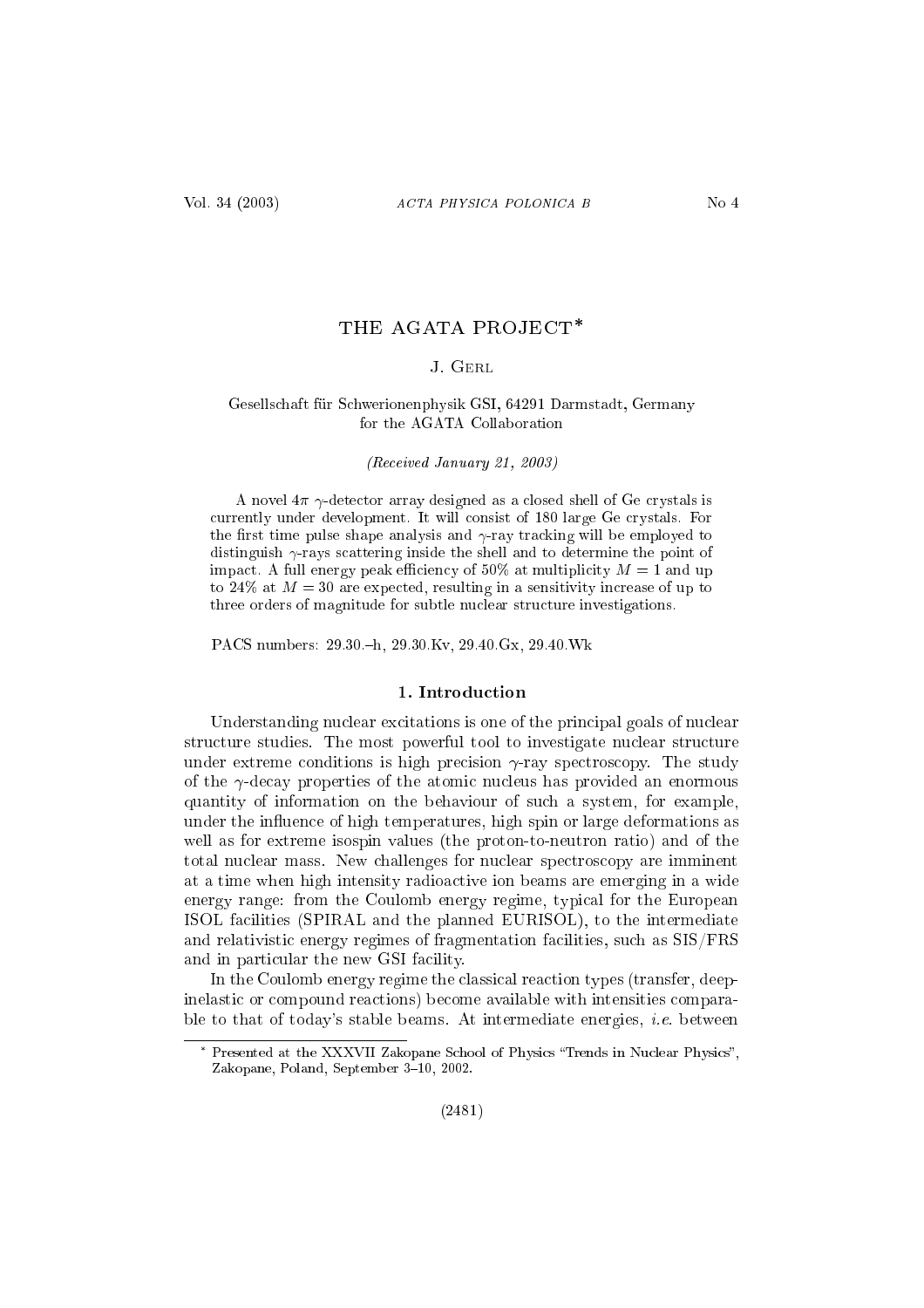$1$  and  $2$  and  $2$  and  $2$  and  $2$  and  $2$  and  $2$  and  $2$  and  $2$  and  $2$  and  $2$  and  $2$  and  $2$  and  $2$  and  $2$  and  $2$  and  $2$  and  $2$  and  $2$  and  $2$  and  $2$  and  $2$  and  $2$  and  $2$  and  $2$  and  $2$  and  $2$  and  $2$  a spin states; depending on the available beam energy highly excited states up to the giant resonan
es an be rea
hed. For even higher energies se
ondary fragmentation be
omes a powerful tool to reate very exoti fragments that are excited to relatively high spins, *i.e.* in violent collisions spins of more than  $30\hbar$  can be reached. Finally, the rarest species, *i.e.* close to the drip lines, can be studied using decay spectroscopy after implantation. Exotic beams allow approaching and mapping the drip-line regions in order to answer the open questions in nu
lear stru
ture physi
s and to explore nu
lear stability at the very limits. Nu
lei far from stability allow amplifying and isolating particular aspects of the nuclear interaction and dynamics and may favour the occurrence of new symmetries.

First and foremost, high-resolution -spe
tros
opi studies will open up unique possibilities allowing a very rich physics program to be addressed. unique possibilities allowing a very ri
h physi
s program to be addressed, that in which is the full range of topical range of topical range of topics in which is the number of the number of the number of the number of the number of the number of the number of the number of the number of the numb nity is urrently interested: the investigation of exoti nu
lei will be aiming at essentially all nucleonic degrees of freedom, such as  $(i)$  proton-rich nuclei at and beyond the proton drip line and the extension of the  $N = Z$ line,  $(ii)$  neutron-rich nuclei towards the drip line in medium heavy elements and *(iii)* the heaviest elements and towards new super-heavy elements. The internal degrees of freedom of nuclei will be exploited by investigating (i) ultra-high spin states produ
ed in extremely old rea
tions, (ii) metastable states at high spins and at very large deformation,  $(iii)$  Multi-Phonon Giant resonan
es as well as other high-temperature phenomena, su
h as quantum haos.

An instrument of ma jor importan
e for these studies is a high performance  $\gamma$ -ray spectrometer capable of disentangling the structure of exotic nu
lei produ
ed with extremely small ross se
tion in an overwhelming ba
kground of less exotic nuclei and possibly under the constraint of severe Doppler effects.

Over the last decade Compton suppressed Ge arrays have been steadily optimised  $[1,2]$  and further leaps are improbable with this technology. A totally new concept is required in order to further increase the efficiency and granularity of  $4\pi \gamma$ -detector arrays, namely a shell built purely from Ge dete
tors shown in Fig. 1 to s
ale besides the EUROBALL spe
trometer. The Ge shell presented here is assumed to have an inner radius of 15 cm, a thickness of 9 cm and consists of 100–200 closely packed, individually encapsulated Ge detectors. In the present generation of  $\gamma$ -detector arrays, typi
ally 30 % of the total solid angle is overed with germanium material, the rest being used by the BGO shields. On the ontrary, the germanium coverage of the shell can be as high as  $80\%$  so that the probability for a  $\gamma$ -ray to end up in the active, high-resolution part of the array is max-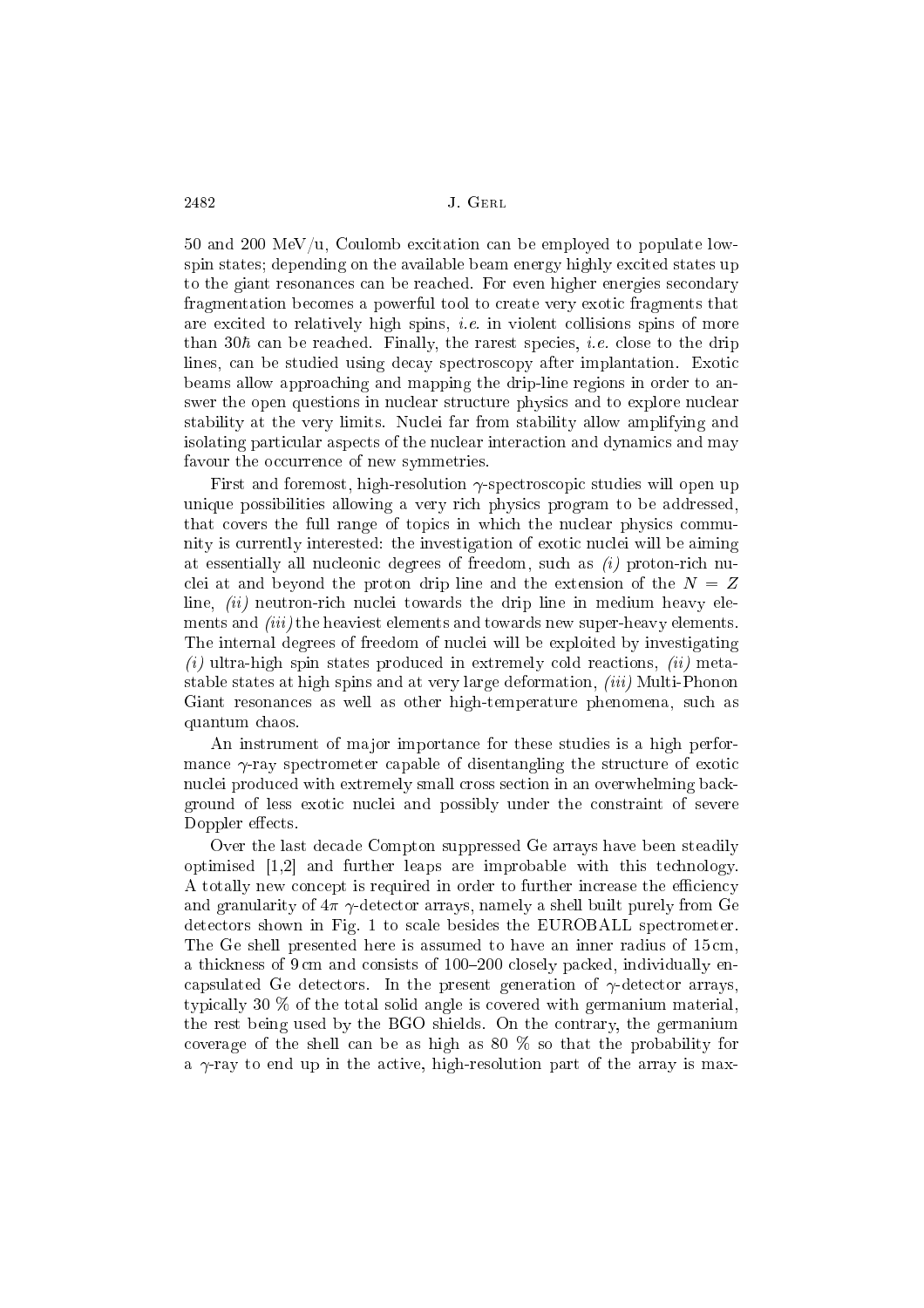

Fig. 1. Cross se
tional view of EUROBALL IV ompared to a pure shell of the same volume of Ge.

imised. Despite the larger solid-angle coverage, the total photo-peak effiien
y of this shell is a priori not better than for EUROBALL, while the peak-to-total ratio is a
tually three times smaller. The reason for su
h a poor performance is the large probability to detect more than one  $\gamma$ -ray in the same detector and the scattering of  $\gamma$ -radiation between the germanium detectors. However, if the tracks of the  $\gamma$ -rays in the Ge shell are followed and all their individual interaction points are identified, a dramatic performan
e improvement will be obtained. In addition, for transitions emitted by fast moving nuclei, the Doppler-shift correction and therefore the final spectral resolution could be done in an optimal way, as the angles at which the  $\gamma$ -rays hit the Ge detectors can be determined with high precision from the knowledge of the first interaction point.

This new concept is called  $\gamma$ -ray tracking [3–5]. The position sensitivity of the dete
tors is a
hieved by a segmentation of the outer onta
t and by analysing the harge drift times within a segment and the mirror harges indu
ed in the neighbouring segments. Thus, one will be able to dete
t the individual interaction points of a  $\gamma$ -ray being Compton-scattered and finally absorbed in the Ge detectors. Several recently developed  $\gamma$ -arrays are already employing segmented dete
tors and have strongly ontributed to the technological progress  $[6-8]$ . Reconstructing the  $\gamma$ -ray's track and comparing it with the Compton-s
attering formula makes it possible to de
ide whether the  $\gamma$ -ray was emitted from the target and fully absorbed in the Ge shell. From Monte Carlo simulations one expects that a Ge tracking array will have highest efficiency (maximum coverage of the solid angle with Ge detectors), excellent performance for the correction of Doppler effects (emission angle of the  $\gamma$ -ray determined from the first interaction point in the Ge detector) and a very good peak-to-total ratio (by distinguishing between fully and partially absorbed events).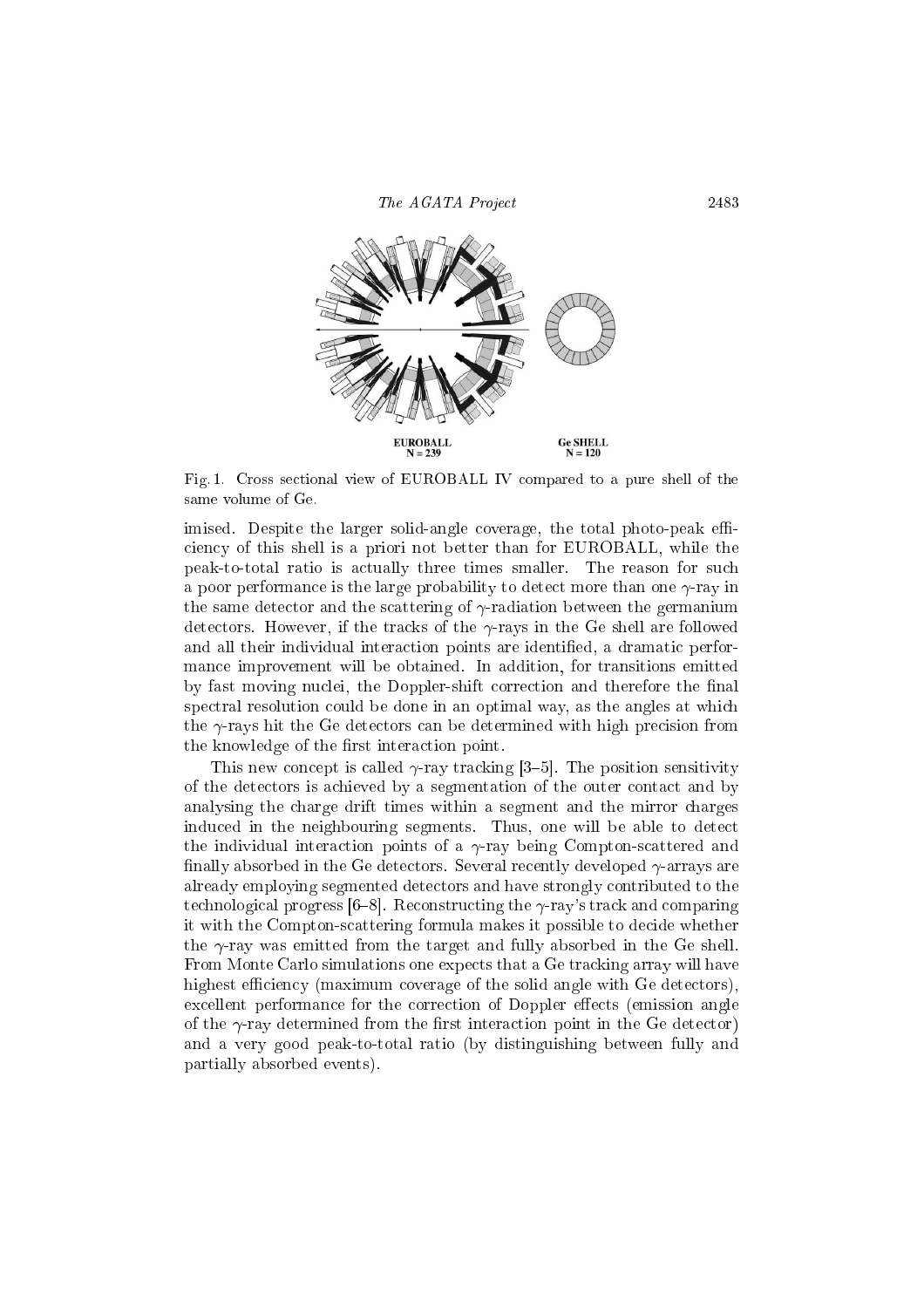### J. GERL

# 2. Requirements for AGATA

Even though radioa
tive beams from next generation fa
ilities will often approach today's intensity of stable beams, the most exotic nuclei under investigation will always be produced with extremely low rates. A  $\gamma$ -ray spectrometer to study these nuclei must be a universal instrument capable of measuring  $\gamma$ -radiation in a large energy range (from a few tenths keV up to 10 MeV and more), with the largest possible efficiency and with a very good spectral response. The nuclei of interest are often rarely produced, but can be accompanied by much more abundant, less exotic species. The radiation an be emitted by fast moving sour
es and in a hostile environment of high ba
kground radioa
tivity (Bremsstrahlung, neutrons and harged parti
les, etc.). This requires the simultaneous optimisation of several and sometimes conflicting properties:

- The full energy or photo-peak efficiency  $(P_{\text{fe}})$ , *i.e.* the probability to dete
t the total energy of any emitted photon individually, must be maximised (for both low and high  $\gamma$ -ray multiplicity) in order to identify the weakest reaction channels.
- A very good spectral response measured by the peak-to-total ratio  $(P/T)$ , *i.e.* the ratio of full energy efficiency to the total interaction efficiency, must be obtained in order to preserve good spectrum quality also for high-fold oin
iden
es.
- A very good angular resolution for the emission direction of the detected  $\gamma$ -quanta must be achieved in order to sufficiently reduce the strong Doppler effects of radiation sources moving with velocities up to  $v/c = 0.5$ .
- The system must be capable of high event rates, either because the ba
kground radioa
tivity might dominate for very low intensity radioa
tive beams or be
ause a very high luminosity is needed in order to populate the weakest reaction channels.
- A suitable free inner spa
e must be available in order to allow for additional dete
tion systems inside the Ge ball that allow to better select the nuclei of interest, *i.e.* ancillary detectors to measure light charged particles, heavy ions, etc.

In the following the basic properties of such a system, called the Advanced GAmma Tracking Array (AGATA)[9], are discussed. With the properties anti
ipated for AGATA several orders of magnitude improvement in resolving power will be obtained (see Fig. 2) making it extremely more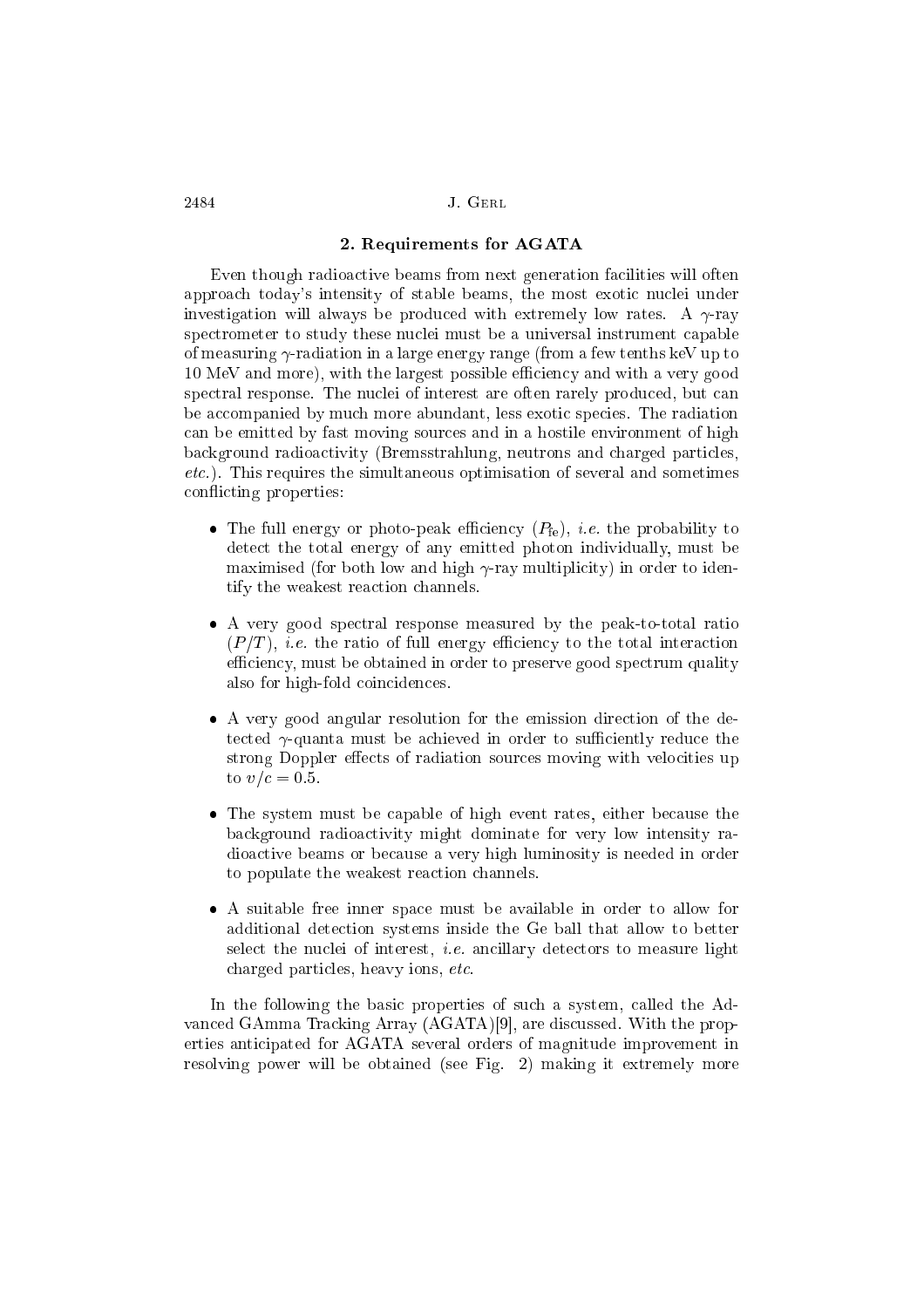

Fig. 2. Sensitivity of  $\gamma$ -detection arrays.

powerful than all current or near future arrays. The total full energy efficiency ( $P_{\text{fe}}$ ) for a single  $\gamma$ -ray is essentially determined by the amount of Ge material that an be pla
ed around the radiation sour
e sin
e it depends on the probability that the total energy is absorbed by the dete
tor. Using the best te
hniques available today for onstru
ting losely pa
ked arrays of Ge detectors, *i.e.* composite detectors of encapsulated Ge crystals close to 80% of the total solid angle an be overed with a
tive Ge material. In that way a maximum total full energy efficiency above 70% can be obtained for low-energy  $\gamma$ -rays (around 100 keV) that have a much smaller interaction length compared to the length of the detectors. For higher energy  $\gamma$ -rays the thi
kness of the Ge shell be
omes very important. With Ge rystals of 10 cm length a total full energy efficiency close to  $50\%$  should be possible at an energy of 1 MeV as shown in Fig. 3, ompared to the best high-spin spectrometers for stable beams ( $P_{\text{fe}} \approx 10\%$ ) and current high-efficiency spectrometers for radioactive beams ( $P_{\text{fe}} \approx 20\%$ ). With this choice of crystals it will be possible to achieve  $\approx 10\%$  efficiency even for 10 MeV  $\gamma$ -rays, while using even longer crystals would increase the costs dramatically.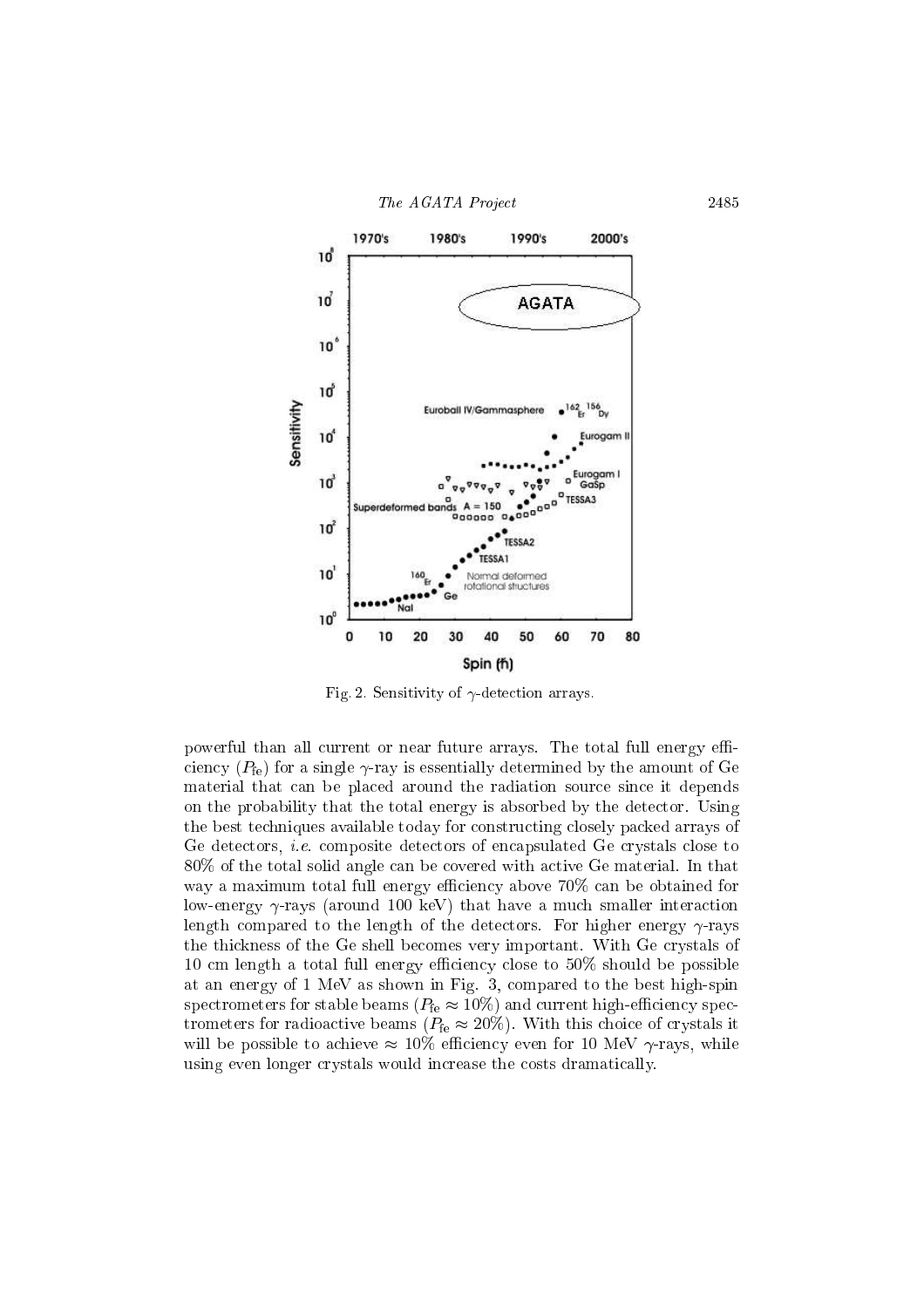

Fig. 3. Response of AGATA as a function of  $\gamma$ -ray energy (for multiplicity  $M = 1$ ).

For higher  $\gamma$ -ray multiplicity it must be ensured that different  $\gamma$ -rays do not deposit energy in the same detection element. To optimise this "single-hit" probability" the number of detection elements must be very large compared to the total number of intera
tions in the dete
tor. Simulations have shown that each detection element should not cover a solid angle larger than  $10^{-3}$ of  $4\pi$  which together with a suitable segmentation in depth leads to a total number of detection elements of the order of 6000-8000. In this situation the full energy efficiency will be essentially determined by the effectiveness of the tracking algorithms in reconstructing the tracks of the  $\gamma$ -rays. Realistic simulations of the tracking performance indicate that an efficiency of  $20%$ for an energy of 1 MeV and at  $M_{\gamma} \leq 30$  can be reached (see Fig. 4). The superiority of AGATA in every domain of  $\gamma$ -ray spectroscopy is clearly demonstrated by a omparison with the best high-spin spe
trometers for stable beams ( $P_{\text{fe}} \approx 6 \%$  at  $M_{\gamma} \leq 30$ ).



Fig. 4. Efficiency and  $P/T$  of AGATA as a function of multiplicity for cascades of 1 MeV  $\gamma$ -transitions. The values are based on a tracking efficiency of about 50% which is likely to be improved in the near future.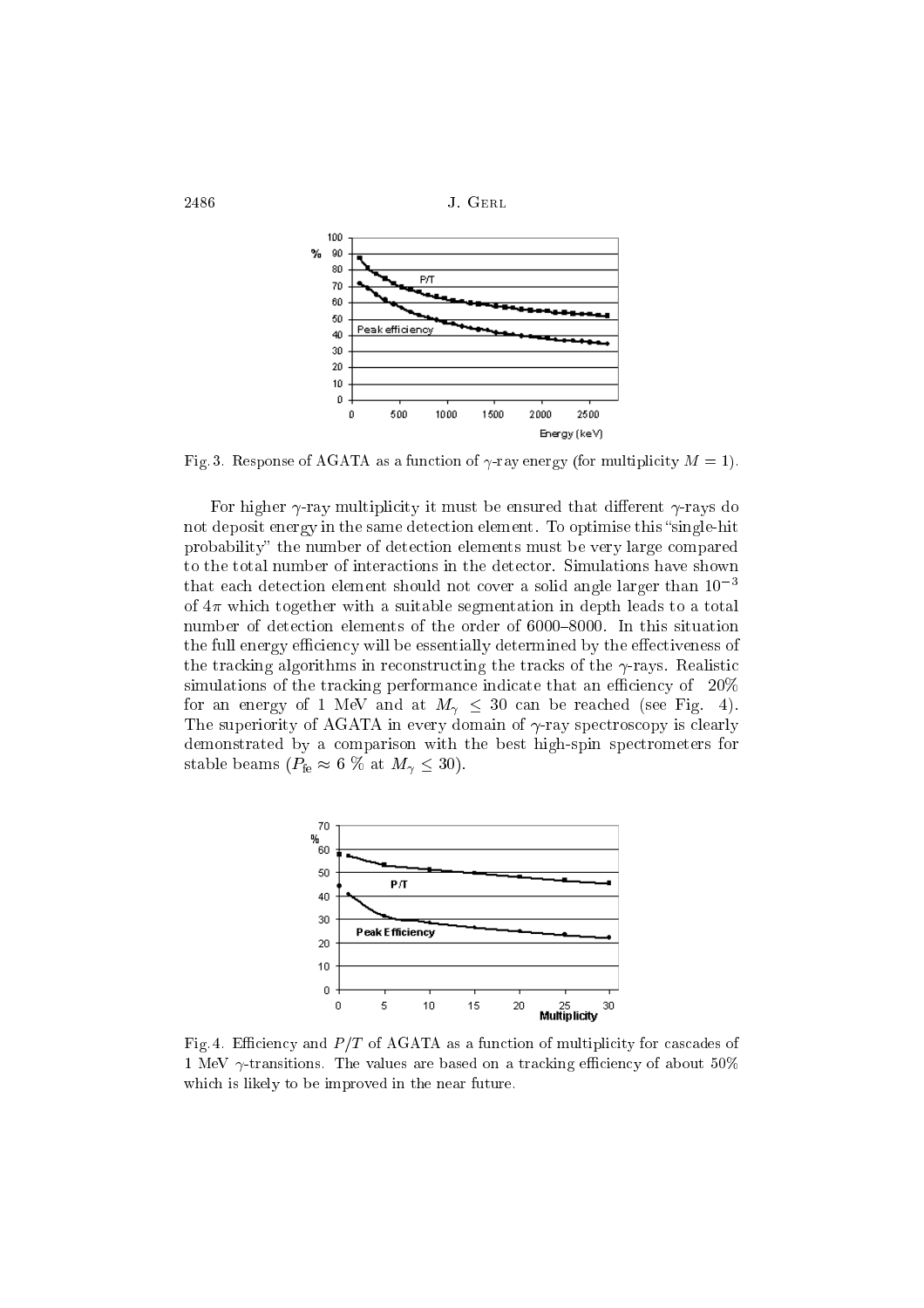The peak-to-total ratio des
ribes the spe
tral response of the dete
tor. In a tracking spectrometer the  $P/T$  ratio can be optimised by the tracking algorithms. In this way a  $P/T$  ratio up to 70% can be reached for individual 1 MeV  $\gamma$ -rays. Even at multiplicity  $M_{\gamma} = 30$  a very good  $P/T$  ratio of 50% an be a
hieved. When the tra
king is optimised to obtain highest efficiency a  $P/T$  ratio of 60% can still be realised at low multiplicity, which compares favourably with conventional  $\gamma$ -ray spectrometers using escapesuppressed dete
tors. An optimal position resolution is also assured by the high granularity of AGATA, since the segments are sufficiently small in order to determine the intera
tion position(s) within one segment with very high pre
ision.

This key feature of AGATA allows to determine the emission direction of an detected  $\gamma$ -quanta within an opening angle smaller than 1—, corresponding to an array with an enective granularity of  $\approx$  10 definents. In this way an energy resolution better than  $0.5\%$  is ensured for transitions emitted by nuclei at velocities up to  $v/c \leq 50$  %. This value is comparable to current spectrometers used at 10 times smaller recoil velocities and is only a factor of 2 larger than the intrinsic resolution of Ge detectors at 1 MeV. Fig. 5 shows the simulated energy spe
trum for EUROBALL and for AGATA if the  $\gamma$ -emitting nucleus moves at  $v/c = 50\%$ .



Fig. 5. Simulated energy spe
trum for EUROBALL (bottom) and for AGATA (top) if the  $\gamma$ -emitting nucleus moves at  $v/c = 50$  %.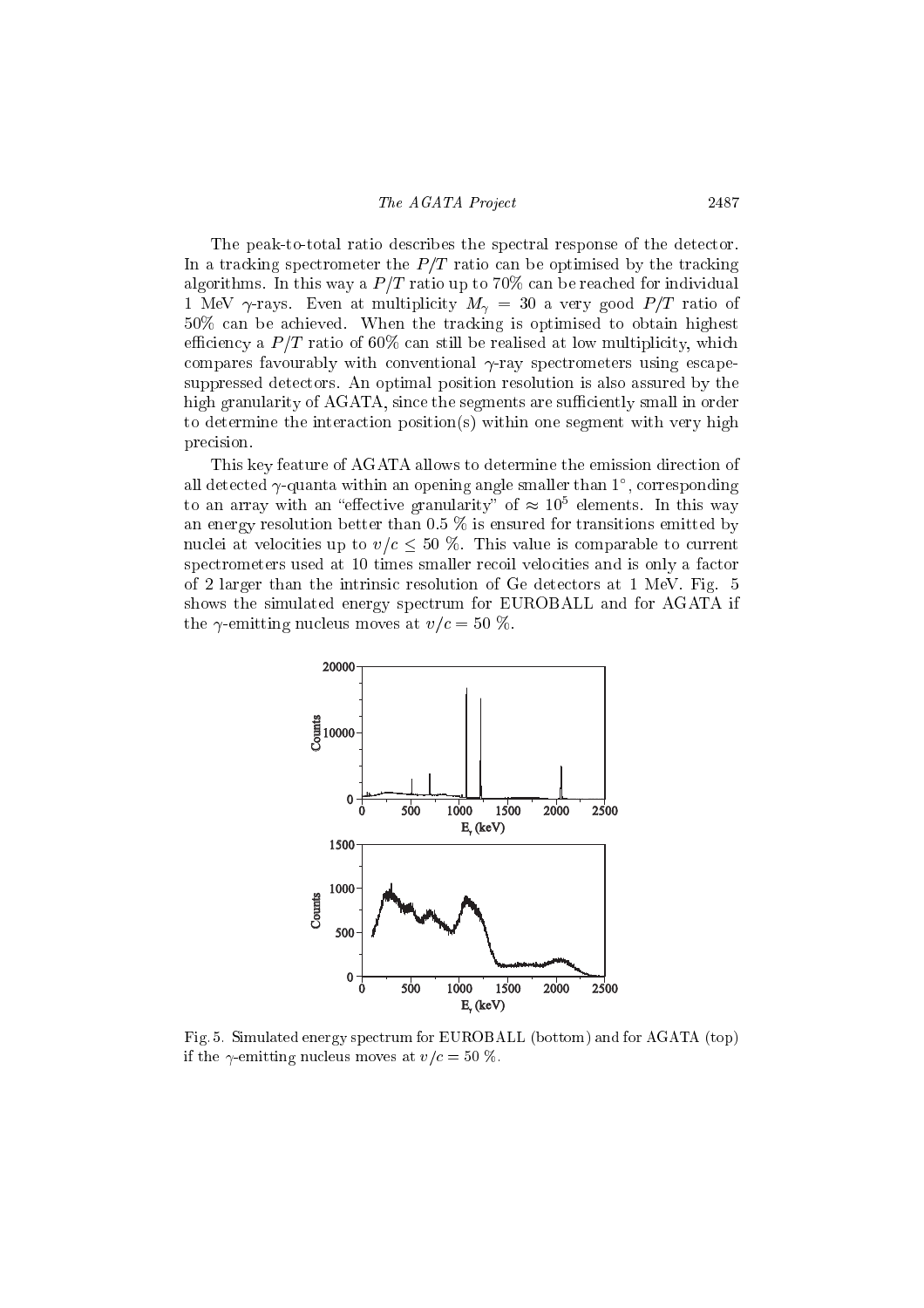# 3. Design of AGATA

Following the above discussion the geometrical structure of AGATA is a spheri
al shell omposed of 12 regular pentagons and 180 hexagons. Owing to the symmetries of this specific bucky-ball construction three slightly ing to the symmetries of this spe
i bu
ky-ball onstru
tion three slightly different irregular hexagons are needed. To minimise inter-detector space while preserving modularity, three hexagonal crystals (one of each type) are arranged in one cryostat. Each Ge crystal is encapsulated in a very thin arranged in one ryostat. Ea
h Ge rystal is en
apsulated in a very thin Aluminium can  $-$  a new technology developed in the framework of the EU- $\mathbf{M}$ ROBALL and MINIBALL projects. The crystals are electronically divided into <sup>6</sup> - <sup>6</sup> azimuthal and longitudinal segments. Thus the total number of segments in the array is 6780. The inner radius of the array is about 19 m.



Fig. 6. Artistic view of the AGATA array.

The AGATA electronics will be based on digital signal processing, by which the pre-amplifier output is sampled and digitised with fast ADCs to record the time evolution ("shape") of the signals. From the signal detected in a segment and the mirror harges observed in its neighbours the intera
tion position of a  $\gamma$ -ray can be determined with an accuracy of 1-2 mm. Digital processing electronics, placed directly adjacent to the detectors, will extract energy, timing and interaction positions from the sampled signals. Each data item will be time stamped, allowing later event re
onstru
tion as well as the onstru
tion of delayed oin
iden
es without dead-time problems. In addition, software triggering will be implemented, providing an easily configurable and flexible event "filter", especially important for rare events.

From the front-end detector electronics, the preprocessed data packets will be transferred in parallel by high band width fiber links to a central event builder. This will perform all necessary functions of time-ordering, data-merging and gain-matching in order to fully re-construct the  $\gamma$ -ray interaction sequence by using tracking algorithms.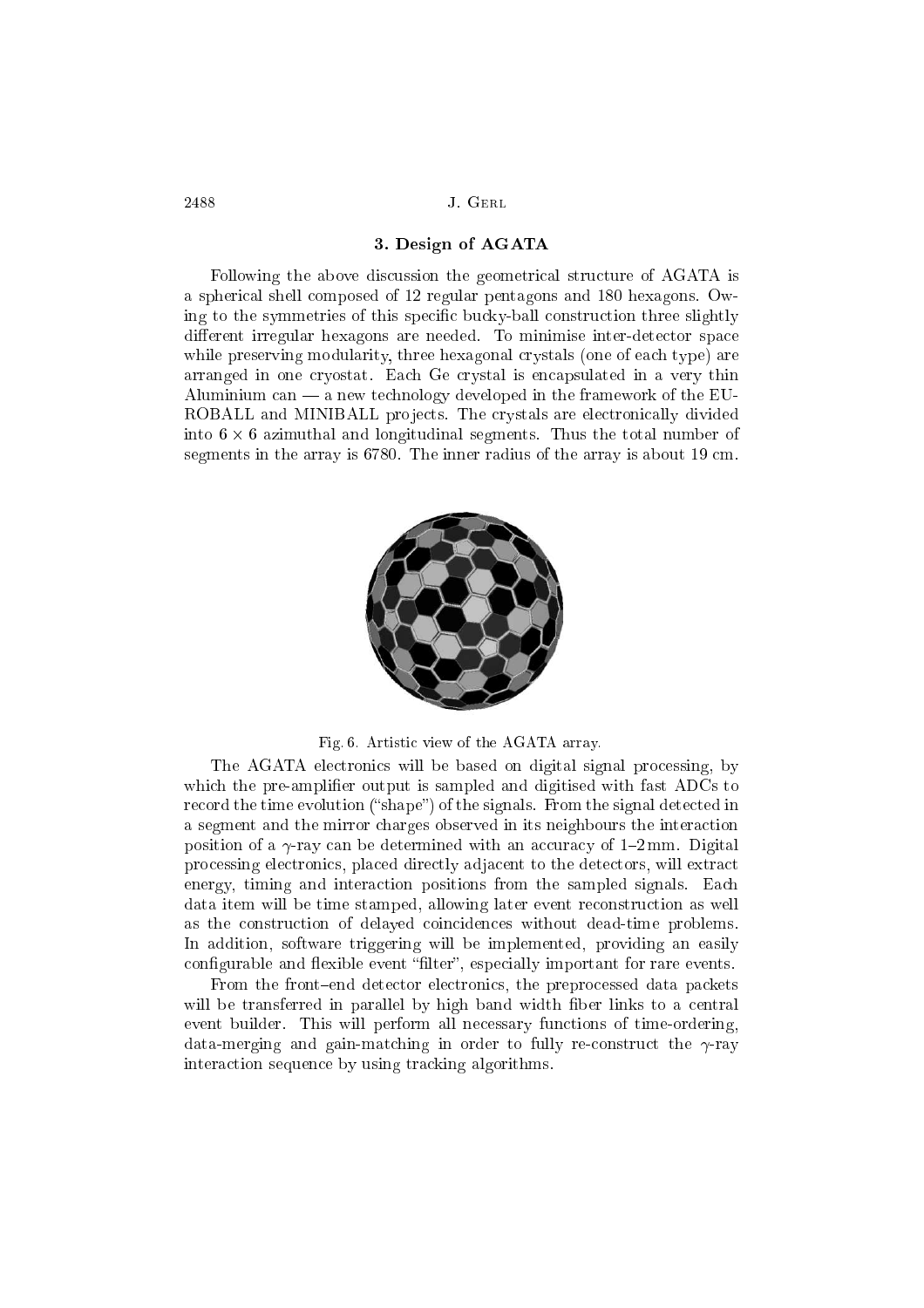The tra
king algorithms use the results of the pulse-shape analysis to reconstruct completely the path of the  $\gamma$ -ray in the detector. The starting point is a list of the positions and deposited energies of all the intera
tion points of the incident  $\gamma$ . By use of the Compton scattering formula and of statisti
al riteria for the photoele
tri and pair produ
tion me
hanisms a figure of merit for each sequence of interaction points is produced and by y
ling on the possible permutations a best sequen
e of intera
tion points is selected. Several different tracking algorithms have been developed, two of which are the clusterisation  $[10]$  and backtracking  $[11]$  methods.

The lusterisation method relies on the fa
t that the intera
tion points of a  $\gamma$ -ray scattering in the detector tend to be found in a small volume. This is connected with the forward peaking of the scattering cross section and the decreasing mean free path with energy. Clusters of points are identified through use of Arti
ial Intelligen
e or Pattern Re
ognition methods. The backtracking method attempts to reconstruct the path of the  $\gamma$ -ray back from its final interaction point to the emission point. The method is based on the observation that the energy of the final photoelectric interaction is located in a narrow energy band, typically between 100 and 300 keV for a wide range of incident  $\gamma$ -ray energies. This method has the advantage that long-range scattering  $(e,q)$  across the array can be recovered.

## 4. Outlook

To build the AGATA array substantial development work needs first to be performed. This will in
lude the development of a 36-fold segmented, en apsulated Ge dete
tor, the onstru
tion of ryostats for omposite dete
tor systems, the miniaturisation of the front-end electronics, the implementation of pulse-shape analysis and tra
king algorithms in real time as well as the realisation of a data a
quisition system apable of handling the extremely high data streams. The knowledge needed to construct a  $\gamma$ -ray tracking array is distributed over various European laboratories whi
h have joined the common project. Therefore, excellent presuppositions exist in Europe to realise a first  $\gamma$ -ray tracking array and, thereby, to introduce a new quality in  $\gamma$ -ray spectroscopy for the application in fundamental research. Finally, it should be noted that the development of position-sensitive Ge detectors will lead to important "spin-offs", as has been proven by previous technologies developed by the nuclear structure community. The  $\gamma$ -ray tracking techniques developed for AGATA will have a strong impa
t on high resolution and high sensitivity  $\gamma$ -imaging, being of prime importance for medical and industrial appli
ations.